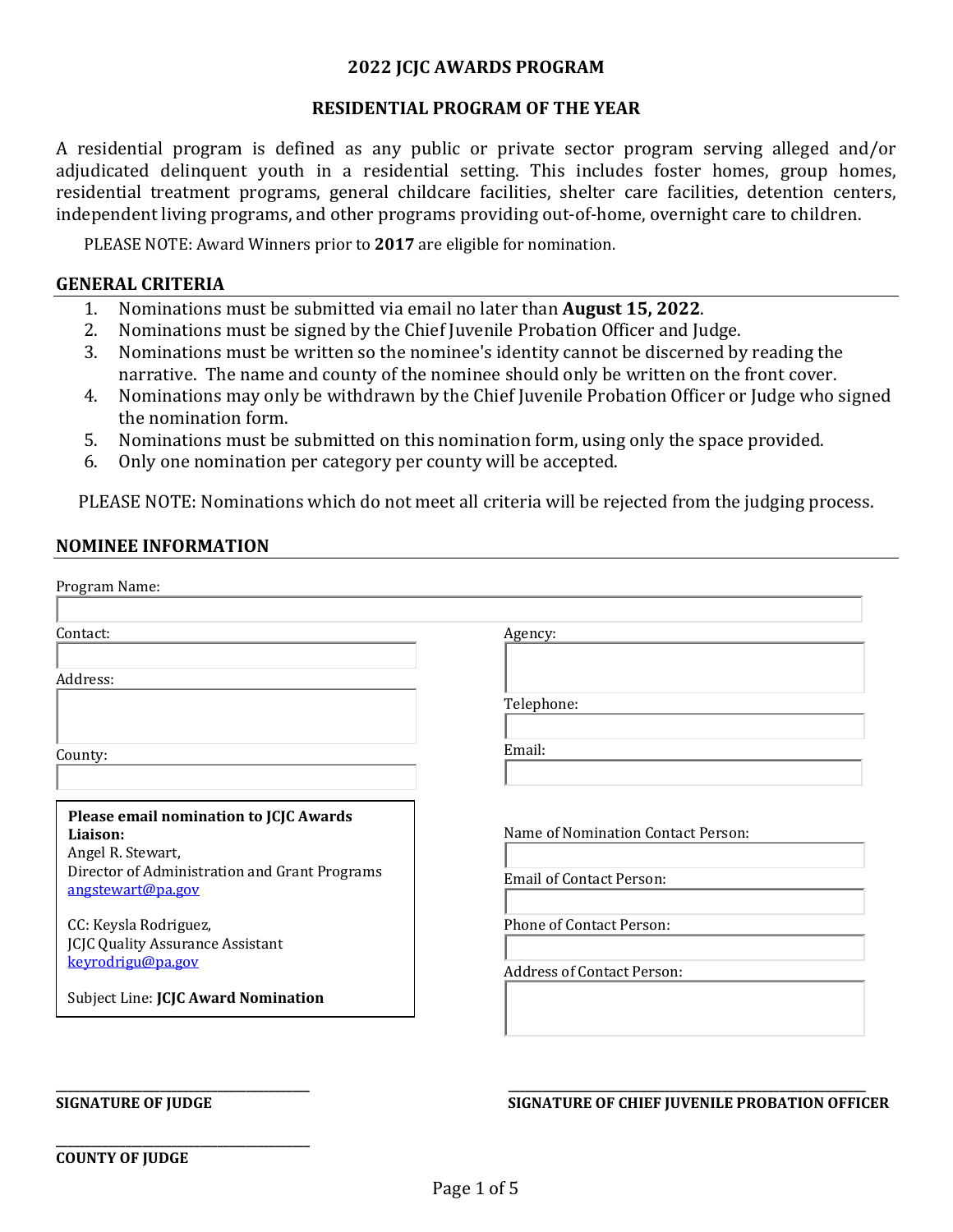# **NOMINATION**

I. Describe the program, including goals and objectives of the program. (30 points)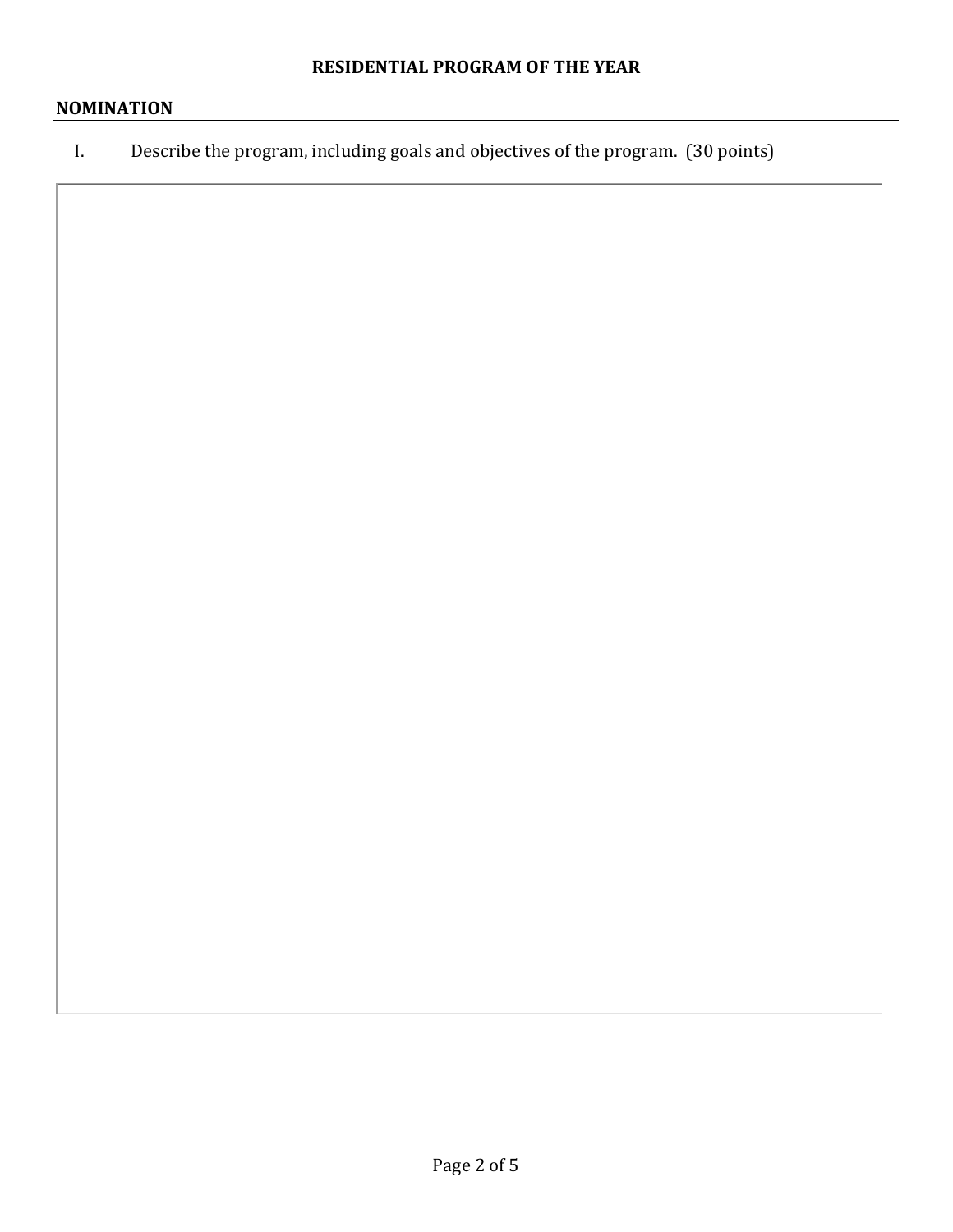# **RESIDENTIAL PROGRAM OF THE YEAR**

II. Describe the most important creative aspects of the program and how they are supporting Balanced and Restorative Justice through the use of evidence-based practices and the advancement of Pennsylvania's Juvenile Justice System Enhancement Strategy. (40 points)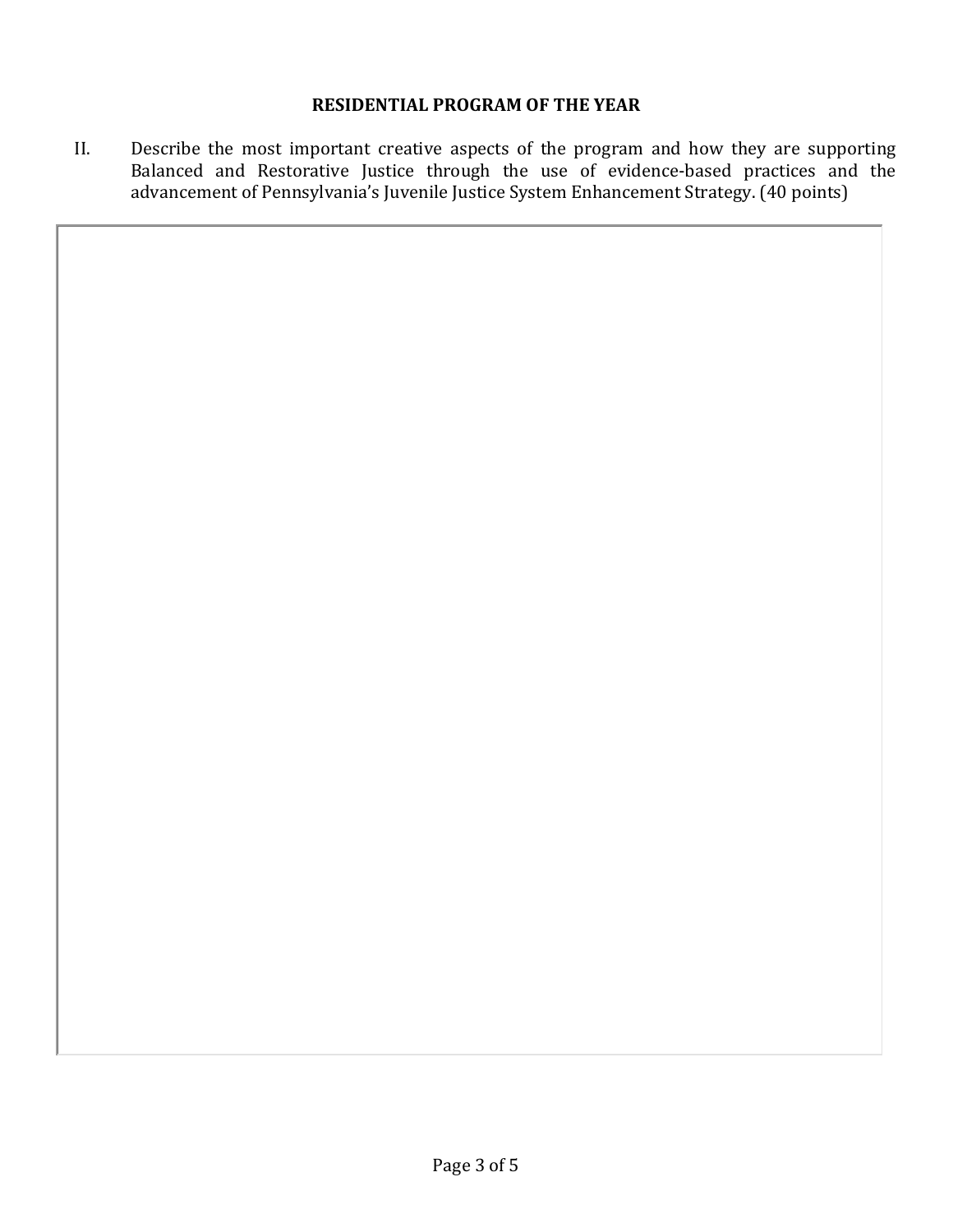# **RESIDENTIAL PROGRAM OF THE YEAR**

III. Describe (Do not list) the program outcomes achieved regarding the goals and objectives and impact on the community, using data where applicable to support your nomination. (30 points)